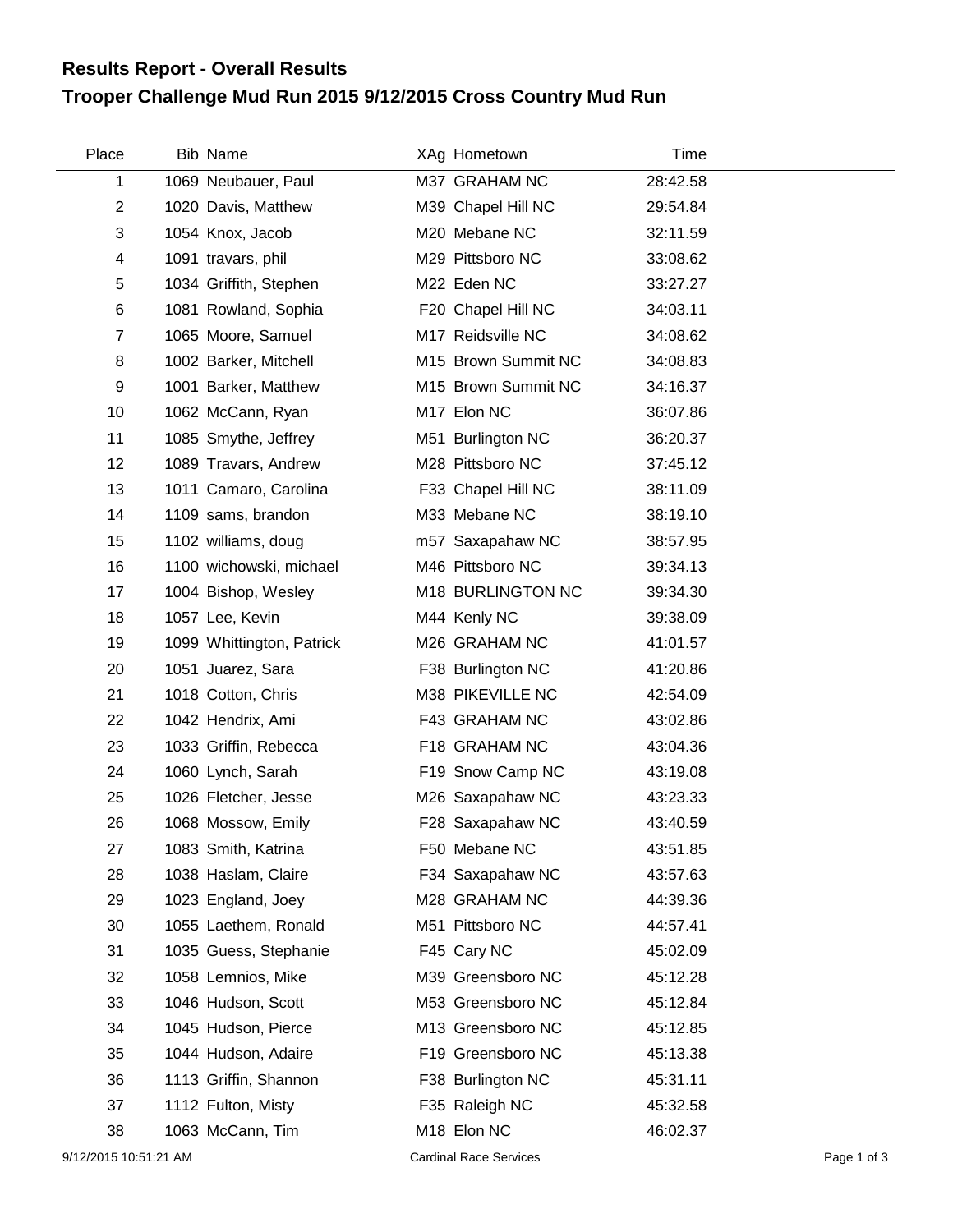| Place | <b>Bib Name</b>          |     | XAg Hometown         | Time        |  |
|-------|--------------------------|-----|----------------------|-------------|--|
| 39    | 1040 Hedrick, Emily      |     | F18 Elon NC          | 46:03.11    |  |
| 40    | 1087 Sternberg, Alfred   |     | M50 Wake Forest NC   | 47:53.09    |  |
| 41    | 1059 Lopez, Destiny      |     | F40 Carrboro NC      | 47:57.85    |  |
| 42    | 1088 Tarrant, Kristy     |     | F36 Efland NC        | 48:03.10    |  |
| 43    | 1092 Tulchin, Lisa       |     | F47 Chapel Hill NC   | 48:04.60    |  |
| 44    | 1064 McNabb, Kelly       |     | F34 Pittsboro NC     | 48:32.09    |  |
| 45    | 1086 Steele, Joe         |     | M58 GRAHAM NC        | 48:58.59    |  |
| 46    | 1104 Wright, Darren      |     | M50 Eden NC          | 50:05.62    |  |
| 47    | 1106 Jesse, Workman      | M34 |                      | 50:11.11    |  |
| 48    | 1056 Lee, Chris          |     | M36 PIKEVILLE NC     | 51:37.12    |  |
| 49    | 1019 Cotton, Joseph      |     | M43 Dunn NC          | 51:38.10    |  |
| 50    | 1005 Bonaker, Art        |     | M43 GRAHAM NC        | 51:43.10    |  |
| 51    | 1003 Becmer, Brian       |     | M44 BURLINGTON NC    | 52:58.84    |  |
| 52    | 1070 Ohletz, Jodi        |     | F41 Chapel Hill NC   | 53:09.84    |  |
| 53    | 1029 Gering, August      |     | M44 Durham NC        | 54:15.39    |  |
| 54    | 1041 Helpingstine, Beth  |     | F53 Chapel Hill NC   | 54:38.35    |  |
| 55    | 1050 Juarez, Michael     |     | M39 Burlington NC    | 54:51.84    |  |
| 56    | 1009 Bullard, Cole       |     | M16 Chapel Hill NC   | 55:25.12    |  |
| 57    | 1105 Zweidinger, David   |     | M48 Chapel Hill NC   | 55:50.62    |  |
| 58    | 1008 Brown, Daniel       |     | M23 Liberty NC       | 59:59.17    |  |
| 59    | 1079 Rodriguez, Ray      |     | M58 Durham NC        | 59:59.42    |  |
| 60    | 1006 Bostelman, Svetlana |     | F27 Raleigh NC       | 01:00:00.45 |  |
| 61    | 1022 Ellis, James        |     | M31 Chapel Hill NC   | 01:00:00.88 |  |
| 62    | 1093 Turner, Marshall    |     | M32 Prospect Hill NC | 01:00:01.19 |  |
| 63    | 1084 Smith, Kyle         |     | M24 GRAHAM NC        | 01:00:01.93 |  |
| 64    | 1049 Jones-Boone, Annie  |     | F33 GRAHAM NC        | 01:00:03.17 |  |
| 65    | 1030 GOSWICK, RODNEY     |     | M42 Henderson NC     | 01:01:14.20 |  |
| 66    | 1021 DUTERTE, DAWN       |     | F27 Henderson NC     | 01:01:14.45 |  |
| 67    | 1025 Farmer, Erica       |     | F39 Chapel Hill NC   | 01:01:30.66 |  |
| 68    | 1072 Peterson, Tyla      |     | F38 Raleigh NC       | 01:01:36.16 |  |
| 69    | 1031 Gregory, Bryan      |     | M23 Raleigh NC       | 01:01:36.18 |  |
| 70    | 1096 West, Robert        |     | M51 New Bern NC      | 01:01:36.93 |  |
| 71    | 1032 Grey, Bill          |     | M53 Raleigh NC       | 01:01:37.92 |  |
| 72    | 1095 West, Bonnie        |     | F49 New Bern NC      | 01:01:39.44 |  |
| 73    | 1108 Johnson, Sydney     |     | F15 Burlington NC    | 01:02:40.18 |  |
| 74    | 1052 Kaminer, Sarah      |     | F24 Chapel Hill NC   | 01:02:40.66 |  |
| 75    | 1053 Keel, Sam           |     | M71 Durham NC        | 01:02:40.68 |  |
| 76    | 1007 Bourland, Peter     |     | M25 Chapel Hill NC   | 01:02:40.91 |  |
| 77    | 1012 Canales, Kimberly   |     | F28 Mebane NC        | 01:02:40.91 |  |
| 78    | 1043 Hofherr, Julie      |     | F28 Mebane NC        | 01:02:41.17 |  |
| 79    | 1107 johnson, lauren     |     | F38 Burlington NC    | 01:02:41.69 |  |